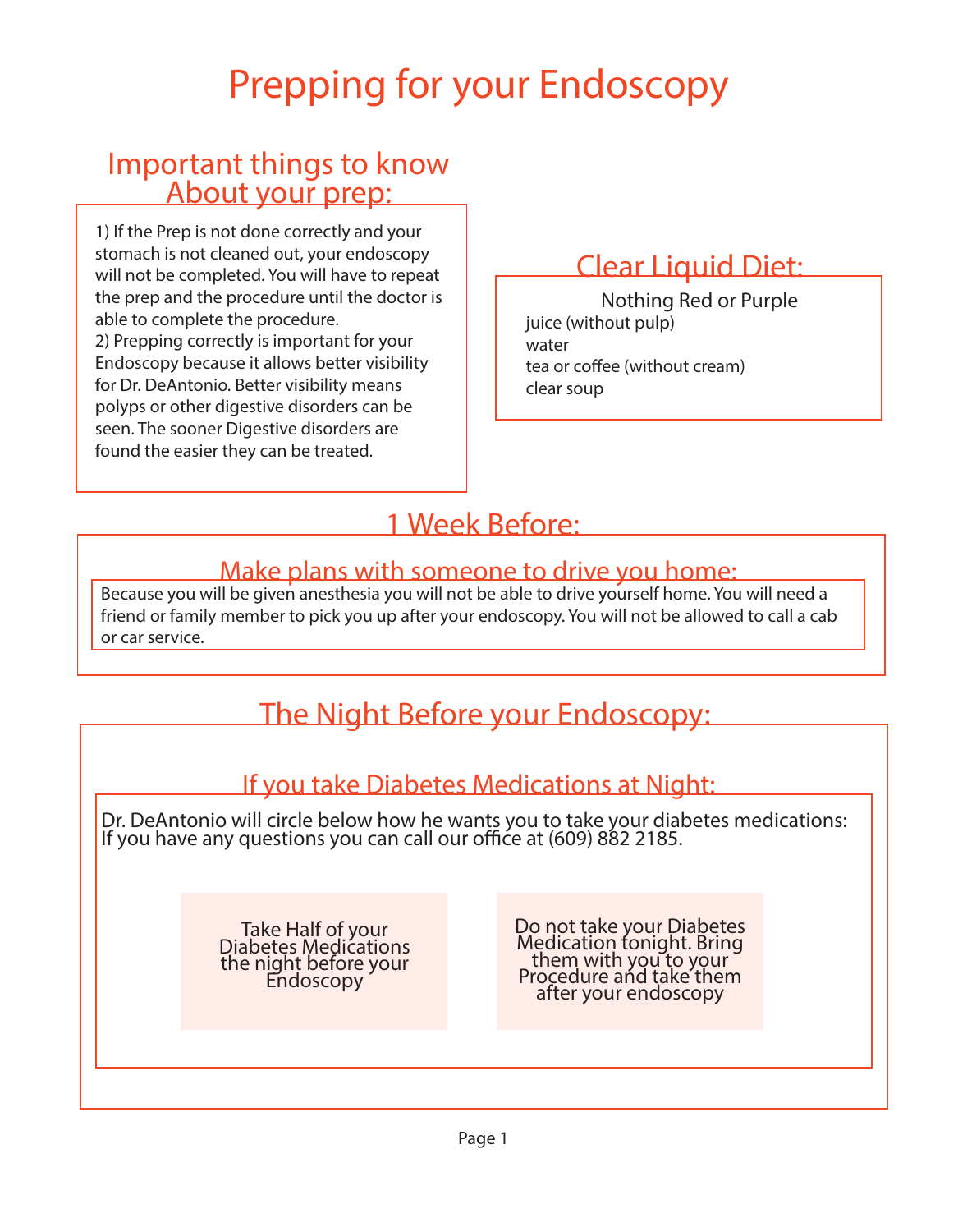## Prepping for your Endoscopy

| The Day of your Endoscopy:                                                                                                                                                     |                                                                                                                           |
|--------------------------------------------------------------------------------------------------------------------------------------------------------------------------------|---------------------------------------------------------------------------------------------------------------------------|
| <u> The Morning of your Endoscopy:</u><br>You can have anything off the clear liquids diet (on page 1)                                                                         |                                                                                                                           |
| <u>4 Hours Before your Endoscopy:</u><br>No solid food and no liquids are permitted four hours before your endoscopy.<br>Your Appointment is at ______: ________________ Am Pm |                                                                                                                           |
| Check what Medications you should take before your endoscopy<br>and which ones you should take after:                                                                          |                                                                                                                           |
| Take the medications listed below before<br>your endoscopy with a small sip of water.<br>Take these before ______: _________ Am Pm                                             | Bring the medications listed below with<br>you to your endoscopy appointment.<br>You must take these after your procedure |
| <b>Cardiac Medications</b><br><b>Blood pressure medications</b>                                                                                                                | <b>Diabetes Medications</b>                                                                                               |
|                                                                                                                                                                                |                                                                                                                           |